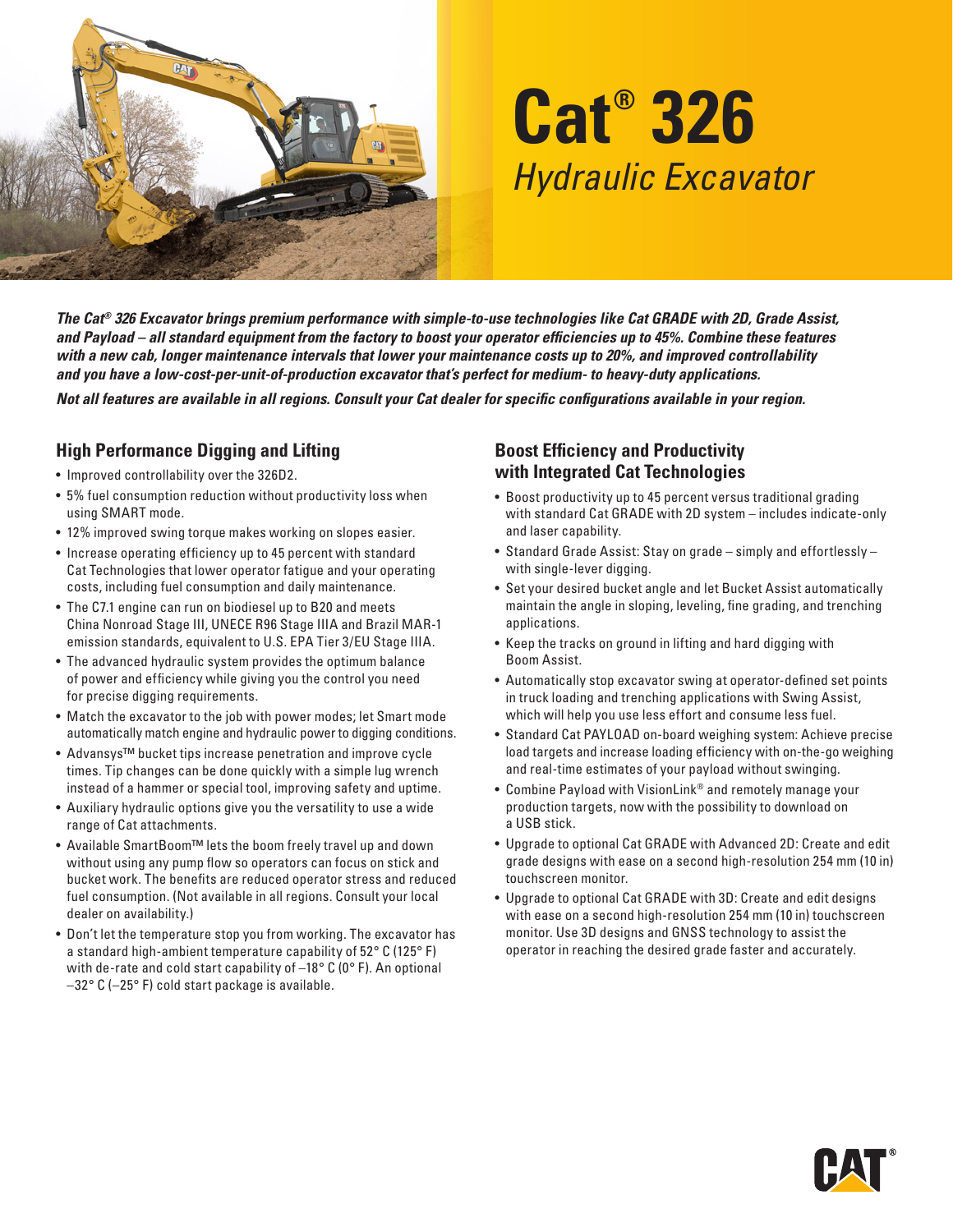## **Work in Comfort in the All-New Cab**

- Choose between Comfort and Deluxe cabs both with automatic climate control. (Consult your local dealer on availability in your region.)
- The Comfort cab is equipped with a mechanical suspension seat. The Deluxe seat is heated and air adjustable.
- Tip up console on the Deluxe cab improves ingress/egress by approximately 45%.
- Advanced viscous mounts reduce cab vibration up to 50 percent over previous excavator models.
- Control the excavator comfortably with easy-to-reach controls all located in front of you.
- Stow your gear with plenty of in-cab storage beneath and behind the seat and in the consoles. A cup holder, document holder, bottle holder, and coat hook are also provided.
- Use the standard radio's USB ports and Bluetooth® technology to connect personal devices and make hands-free calls.

# **Simple to Operate**

- Start the engine with a push button; use a Bluetooth key fob\*, smartphone app, or the unique Operator ID function.
- Program your power mode and joystick preferences using Operator ID; the excavator will remember what you set each time you go to work.
- Navigate quickly on the standard high-resolution 203 mm (8 in) touchscreen monitor, or with the optional 254 mm (10 in) touchscreen monitor (available on the Deluxe cab only), or with the aid of the jog dial control.
- Not sure how a function works or how to maintain the excavator? Always have the operator's manual at your fingertips in the touchscreen monitor.
- Find the tool you need even if it's hidden beneath overgrowth or debris. The excavator 's onboard Bluetooth reader can locate any work tool equipped with Cat asset tracking devices up to a range of 60 m (200 ft).

#### **Maintenance**

- E xpect up to 20 percent less maintenance cost than the 326F/ 326D2. (Savings calculated over 12,000 machine hours.)
- Do all daily maintenance at ground level.
- Check engine oil level quickly and safely with the new ground-level engine oil dipstick; fill and check engine oil on top of the machine with a conveniently located second dipstick.
- Track your excavator 's filter life and maintenance inter vals via the in-cab monitor.
- No required maintenance on the Cat Clean Emissions Module.
- Change all fuel filters at a synchronized 1,000 hours a 100 percent increase over the 326F/326D2 fuel filters.
- Expect the new air intake filter with precleaner to last up to 1,000 hours - a 100 percent increase over the previous filter.
- The new hydraulic oil filter provides improved filtration performance, anti-drain valves to keep oil clean when the filter is replaced, and longer life with a 3,000 hour replacement interval  $-50$  percent longer than previous filter designs.
- High-efficiency cooling fans run only when needed; you can program intervals so they automatically reverse to keep cores clean without interrupting your work .
- S.O.S<sup>SM</sup> ports are on ground level, simplifying maintenance and allowing for quick, easy extraction of fluid samples for analysis.

# **Safety**

- Lift Assist helps you avoid tipping. With visual and auditory alerts, you'll know if your load is within the excavator's safe working range limits.
- Access 100 percent of daily maintenance points from ground level – no need for you to climb on top of the excavator.
- The standard ROPS cab meets ISO 12117-2:2008 requirements.
- Enjoy great visibility into the trench, in each swing direction, and behind you with the help of smaller cab pillars, larger windows, and a flat engine hood design.
- The standard hydraulic lockout lever isolates all hydraulic and travel functions in the lowered position.
- Ground-level shut-off switch stops all fuel to the engine when activated and shuts down the machine.
- A rearview camera and a right-side-view camera\*\* are standard. Upgrade to 360° visibility and you'll easily visualize objects and personnel around the excavator in a single view.
- New right service platform design provides easy, safe, and quick access to upper service platform; the service platform steps use anti-skid punch plate to prevent slipping.
- Optional boom and stick lowering check valves prevent reverse flow, keeping your front linkage securely in place should the hydraulic system unexpectedly lose power.
- Brightly colored seatbelts allow easy recognition of properly utilized safety restraints.

<sup>\*</sup>Not available with the Comfort cab.

<sup>\* \*</sup>Not standard in all regions.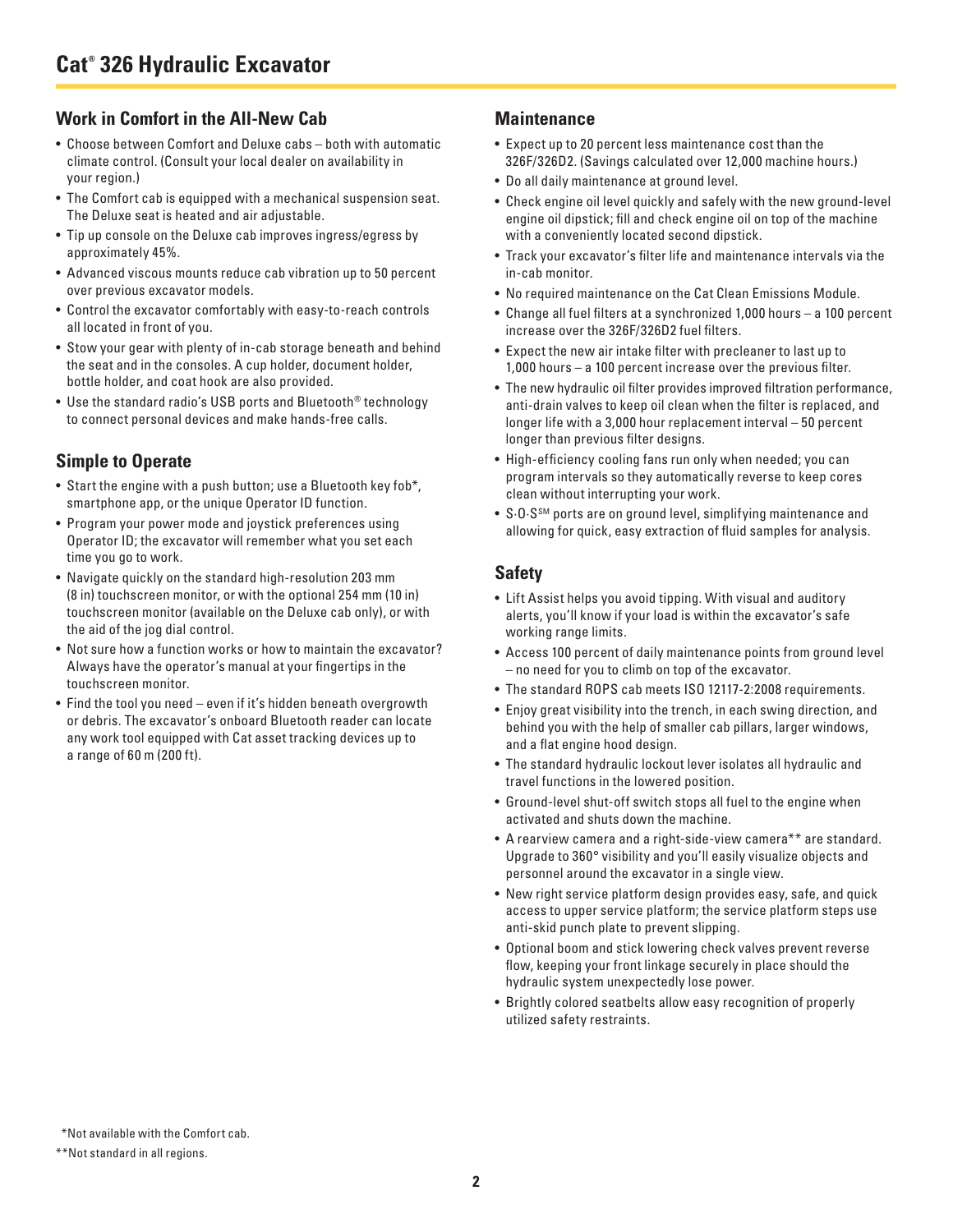# **Standard and Optional Equipment**

Standard and optional equipment may vary. Consult your Cat dealer for details.

|                                                                                   | <b>Standard</b> | <b>Optional</b> |                                                                                  | <b>Standard</b> | <b>Optional</b> |
|-----------------------------------------------------------------------------------|-----------------|-----------------|----------------------------------------------------------------------------------|-----------------|-----------------|
| <b>CAB</b>                                                                        |                 |                 | <b>BOOMS AND STICKS</b>                                                          |                 |                 |
| ROPS, Comfort cab with mechanical<br>seat suspension                              |                 | ✓               | 5.9 m (19'4") HD reach boom, 2.95 m (9'8")<br>HD reach stick, long undercarriage |                 | ✓               |
| ROPS, standard sound suppression, air-<br>adjustable seat with heat (Deluxe only) |                 | $\checkmark$    | 5.9 m (19'4") reach boom, 2.5 m (8'2")<br>reach stick, long undercarriage        |                 | ✓               |
| High-resolution 203 mm (8 in)<br>LCD touchscreen monitor                          | ✓               |                 | 10.2 m (33'6") SLR boom, 7.85 m (25'9")<br>SLR stick, long undercarriage         |                 | ✓               |
| High-resolution 254 mm (10 in)                                                    |                 | ✓               | <b>UNDERCARRIAGE AND STRUCTURES</b>                                              |                 |                 |
| LCD touchscreen monitor                                                           |                 |                 | 600 mm (24") triple grouser shoes                                                |                 | ✓               |
| <b>CAT TECHNOLOGIES</b>                                                           |                 |                 | 700 mm (28") triple grouser shoes                                                |                 | ✓               |
| Cat Product Link™                                                                 | $\checkmark$    |                 | 790 mm (31") triple grouser shoes                                                |                 |                 |
| Cat GRADE with 2D*                                                                |                 |                 | 900 mm (35") triple grouser shoes                                                |                 | ✓               |
| Cat GRADE with Advanced 2D*                                                       |                 | ✓               | Tie-down points on base frame                                                    | $\checkmark$    |                 |
| Cat GRADE with 3D*                                                                |                 |                 | 4600 kg (10,141 lb) counterweight                                                | ✓               |                 |
| Cat GRADE with Assist*                                                            | $\checkmark$    |                 | 6700 kg (14,771 lb) counterweight                                                |                 | ✓               |
| Cat PAYLOAD*                                                                      | $\checkmark$    |                 | <b>ELECTRICAL SYSTEM</b>                                                         |                 |                 |
| 2D E-Fence*                                                                       | ✓               |                 | Two 1,000 CCA maintenance free batteries                                         | ✓               |                 |
| Remote Flash capability                                                           | ✓               |                 | Programmable time-delay LED                                                      | ✓               |                 |
| *Optional on machines equipped with a Super Long Reach boom.                      |                 |                 | working lights                                                                   |                 |                 |
| <b>ENGINE</b>                                                                     |                 |                 | LED chassis light, left-hand/right-hand                                          | $\checkmark$    |                 |
| Three selectable power modes                                                      | $\checkmark$    |                 | boom lights, cab lights                                                          |                 |                 |
| One-touch low idle with automatic                                                 | ✓               |                 | 360° lighting                                                                    |                 | ✓               |
| engine speed control                                                              |                 |                 | <b>SERVICE AND MAINTENANCE</b>                                                   |                 |                 |
| Auto engine idle shutdown                                                         | $\checkmark$    |                 | Sampling ports for Scheduled Oil Sampling                                        | $\checkmark$    |                 |
| 52° C (125° F) high-ambient cooling                                               | ✓               |                 | (S.0.5)                                                                          |                 |                 |
| capacity with de-rate                                                             |                 |                 | Ground-level and platform-level engine                                           | ✓               |                 |
| -18° C (0° F) cold start capability                                               | $\checkmark$    |                 | oil dipsticks                                                                    |                 |                 |
| $-32^{\circ}$ C (-25°F) cold start capability                                     |                 | $\checkmark$    | Electric refueling pump with auto shut off                                       |                 | ✓               |
| Double element air filter with                                                    | $\checkmark$    |                 | <b>SAFETY AND SECURITY</b>                                                       |                 |                 |
| integrated precleaner                                                             |                 |                 | Rearview camera                                                                  | ✓               |                 |
| Reversing electric cooling fans                                                   | ✓               |                 | Right-side-view camera                                                           |                 | ✓               |
| Biodiesel capability up to B20                                                    | $\checkmark$    |                 | 360° visibility*                                                                 |                 | $\checkmark$    |
| <b>HYDRAULIC SYSTEM</b>                                                           |                 |                 | Lift Assist**                                                                    | ✓               |                 |
| Boom and stick regeneration circuits                                              | ✓               |                 | Ground-level engine shutoff switch                                               | ✓               |                 |
| Auto hydraulic warm up                                                            | $\checkmark$    |                 | Right-hand handrail and hand hold                                                | ✓               |                 |
| Auto two-speed travel                                                             | ✓               |                 | Signaling/warning horn                                                           | ✓               |                 |
| Boom and stick drift reduction valve                                              | ✓               |                 | *Requires 254 mm (10 in) monitor.                                                |                 |                 |
| Boom and stick lowering check valves                                              |                 | ✓               | ** Optional on machines equipped with a Super Long Reach boom.                   |                 |                 |
| Hammer return filter circuit                                                      |                 | ✓               |                                                                                  |                 |                 |
| Combined Tool Control (two pump,<br>one/two way high-pressure flow)               |                 | ✓               |                                                                                  |                 |                 |

Not all features are available in all regions. Please check with your local Cat dealer for specific offering availability in your area. For additional information and additional regional offerings, refer to the Technical Specifications brochure available at *www.cat.com* or your Cat dealer.